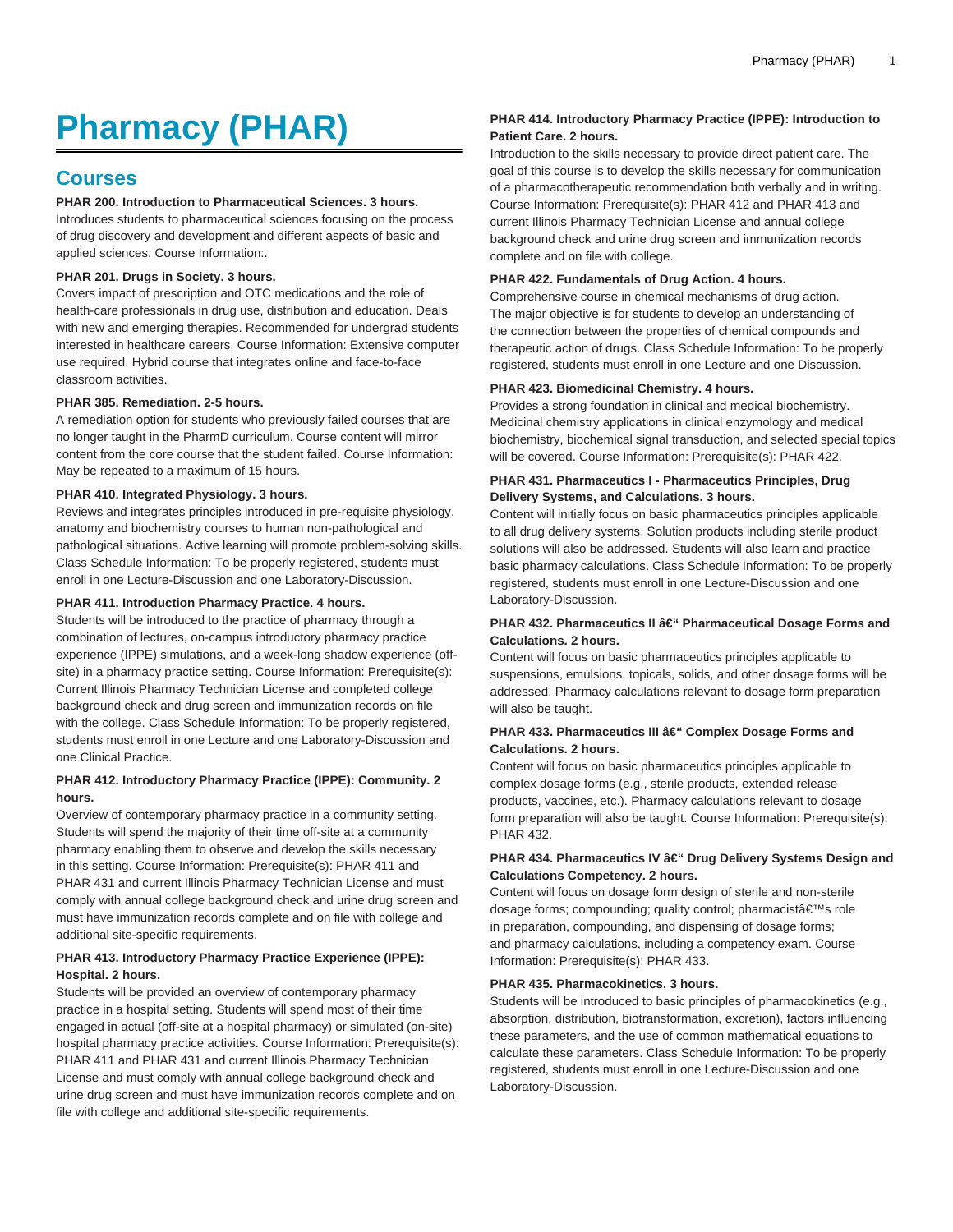# **PHAR 438. Introduction to Drug Information. 1 hour.**

Content will focus on omparing and contrasting primary, secondary, and tertiary resources, including their relative value and trustworthiness. Students will gain skills necessary to conduct systematic searches and extract information from appropriate sources.

#### **PHAR 439. Pharmacoepidemiology and Biostatistical Reasoning. 1 hour.**

The principles of biostatistics and epidemiology relevant to pharmacy practice and pharmacoepidemiology (e.g., probability, descriptive and inferential statistics, measures of association and causality, and measures of excess risk) will be reviewed.

#### **PHAR 440. Evidence-Based Medicine. 2 hours.**

Focuses on the evaluation of clinical research in the literature and its application to patient care decisions. Application and interpretation of statistical methods will be reviewed in the context of study designs. Course Information: Prerequisite(s): PHAR 438.Corequisites: Requires concurrent registration in PHAR 439.

# **PHAR 461. Pharmacy and the U.S. Healthcare System. 2 hours.**

Introduction to the philosophy and mission of the pharmacy profession, the evolution of practice, and elements of the U.S. Healthcare System.

#### **PHAR 462. Social and Behavioral Pharmacy. 2 hours.**

Emphasizes the broader social and health systems-related issues that surround and affect patient care provided by pharmacists, nature of disease, illness and self-identity, patient, behavior change, physician prescribing.

#### **PHAR 463. Personal and Professional Development. 2 hours.**

Imparts knowledge, skills, abilities, behaviors and attitudes necessary for personal and professional competence and development, reinforcing the concepts of self-awareness, leadership, innovation, entrepreneurship, and professionalism. Course Information: Prerequisite(s): PHAR 461.

#### **PHAR 464. Patient Safety. 1 hour.**

Reviews topics related to patient safety. Prevalence and risk factors for error in healthcare settings, systematic approaches to risk assessment and error investigation, and methods to improve health system safety will be covered.

#### **PHAR 465. Pharmacy Learning, Advising, Mentoring, and Engagement for Students (PhLAMES) 1. 0 hours.**

Supports and advances the longitudinal professional and character development of students utilizing network-based mentoring and cocurricular activities that complement the didactic and experiential coursework of the professional PharmD curriculum. Course Information: Satisfactory/Unsatisfactory grading only.

# **PHAR 466. Pharmacy Learning, Advising, Mentoring, and Engagement for Students (PhLAMES) 2. 0 hours.**

Supports and advances the longitudinal professional and character development of students utilizing network-based mentoring and cocurricular activities that complement the didactic and experiential coursework of the professional PharmD curriculum. Course Information: Satisfactory/Unsatisfactory grading only.

# **PHAR 467. Pharmacy Learning, Advising, Mentoring, and Engagement for Students (PhLAMES) 3. 0 hours.**

Supports and advances the longitudinal professional and character development of students utilizing network-based mentoring and cocurricular activities that complement the didactic and experiential coursework of the professional PharmD curriculum. Course Information: Satisfactory/Unsatisfactory grading only. Prerequisite(s): PHAR 465 and PHAR 466.

#### **PHAR 468. Pharmacy Learning, Advising, Mentoring, and Engagement for Students (PhLAMES) 4. 0 hours.**

Supports and advances the longitudinal professional and character development of students utilizing network-based mentoring and cocurricular activities that complement the didactic and experiential coursework of the professional PharmD curriculum. Course Information: Satisfactory/Unsatisfactory grading only. Prerequisite(s): PHAR 465 and PHAR 466.

# **PHAR 469. Pharmacy Learning, Advising, Mentoring, and Engagement for Students (PhLAMES) 5. 0 hours.**

Supports and advances the longitudinal professional and character development of students utilizing network-based mentoring and cocurricular activities that complement the didactic and experiential coursework of the professional PharmD curriculum. Course Information: Satisfactory/Unsatisfactory grading only. Prerequisite(s): PHAR 467 and PHAR 468.

#### **PHAR 470. Pharmacy Learning, Advising, Mentoring, and Engagement fo Students (PhLAMES) 6. 0 hours.**

Supports and advances the longitudinal professional and character development of students utilizing network-based mentoring and cocurricular activities that complement the didactic and experiential coursework of the professional PharmD curriculum. Course Information: Satisfactory/Unsatisfactory grading only. Prerequisite(s): PHAR 467 and PHAR 468.

# **PHAR 471. Pharmacy Learning, Advising, Mentoring, and Engagement for Students (PhLAMES) 7. 0 hours.**

Supports and advances the longitudinal professional and character development of students utilizing network-based mentoring and cocurricular activities that complement the didactic and experiential coursework of the professional PharmD curriculum. Course Information: Satisfactory/Unsatisfactory grading only. Prerequisite(s): PHAR 469 and PHAR 470.

#### **PHAR 472. Pharmacy Learning, Advising, Mentoring, and Engagement for Students (PhLAMES) 8. 0 hours.**

Supports and advances the longitudinal professional and character development of students utilizing network-based mentoring and cocurricular activities that complement the didactic and experiential coursework of the professional PharmD curriculum. Course Information: Satisfactory/Unsatisfactory grading only. Prerequisite(s): PHAR 469 and PHAR 470.

# **PHAR 501. Pathophysiology, Drug Action, and Therapeutics (PDAT) 1: Self Care. 3 hours.**

An introductory therapeutics course for the P1 student that addresses self-care principles. Topics will include wellness, prevention, and disease states that are commonly managed with nonprescription medications. Course Information: Prerequisite(s): PHAR 410 and PHAR 422 and PHAR 435.

# **PHAR 502. Pathophysiology, Drug Action, and Therapeutics (PDAT) 2: GI/Endocrine. 3 hours.**

Covers the pathophysiology, chemistry, pharmacology, and therapeutic use of medications for the treatment of endocrine and gastrointestinal disorders. Course Information: Prerequisite(s): PHAR 410 and PHAR 422 and PHAR 435.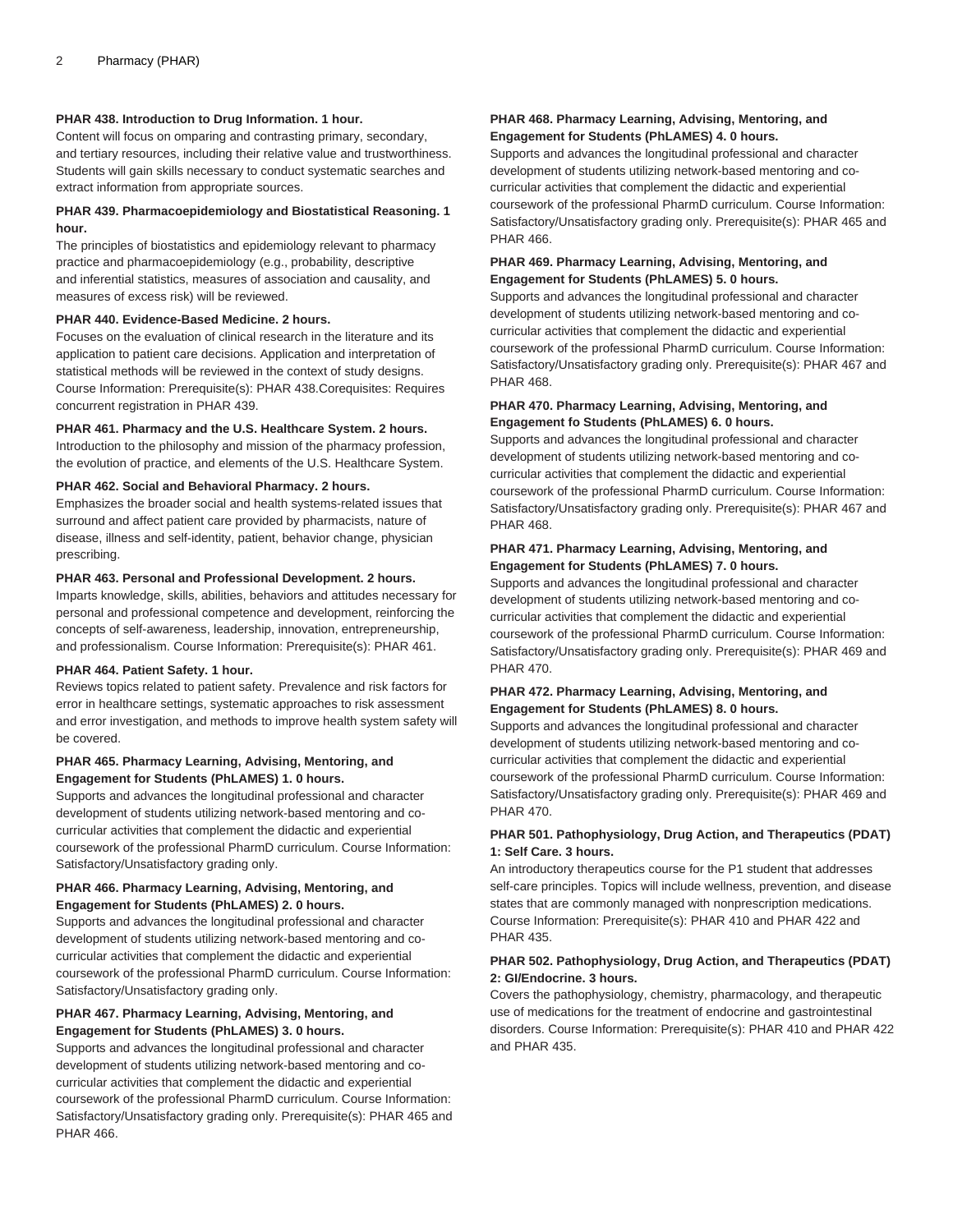# **PHAR 503. Pathophysiology, Drug Action, and Therapeutics (PDAT) 3: Renal, Electrolytes, and Nutrition. 3 hours.**

Covers the pathophysiology, chemistry, pharmacology, and therapeutic use of medications for the treatment of renal and electrolyte disorders. Principles of enteral and parenteral nutrition in adult and pediatric patients are also covered. Course Information: Prerequisite(s): PHAR 410 and PHAR 422 and PHAR 423 and PHAR 435.

# **PHAR 504. Pathophysiology, Drug Action, and Therapeutics (PDAT) 4: Immunology/Respiratory. 4 hours.**

Covers basic biology of the immune system and its functions, common disorders of the immune system, chemistry and pharmacology of drugs used to treat immune disorders, and the therapeutic interventions for those disorders. Course Information: Prerequisite(s): PHAR 410 and PHAR 422 and PHAR 423 and PHAR 435.

# **PHAR 505. Pathophysiology, Drug Action, and Therapeutics (PDAT) 5: Cardiovascular. 4 hours.**

Covers the pathophysiology, chemistry, pharmacology, and therapeutic use of drugs used to treat common cardiovascular conditions. (e.g., thromboembolic disease,hypertension,dyslipidemia, vascular disease, heart failure, and dysrhythmias). Course Information: Prerequisite(s): PHAR 410 and PHAR 422 and PHAR 423 and PHAR 435.

# **PHAR 506. Pathophysiology, Drug Action, and Therapeutics (PDAT) 6: Infectious Diseases. 4 hours.**

Students will be exposed to the pathophysiology of various infections and the chemistry, pharmacology, therapeutic utility, and pharmacokinetic principles of systemic antibiotics, antifungals, and antivirals used to treat them. Course Information: Prerequisite(s): PHAR 410 and PHAR 422 and PHAR 423 and PHAR 435 and PHAR 504.

# **PHAR 507. Pathophysiology, Drug Action, and Therapeutics (PDAT) 7: Neurology, Psychiatry, and Pain. 4 hours.**

Covers the pathophysiology, chemistry, pharmacology, and therapeutic use of drugs used to treat various neurologic and psychiatric disorders. Other topics covered include pain management and substance abuse/ addiction. Course Information: Prerequisite(s): PHAR 410 and PHAR 422 and PHAR 423 and PHAR 435.

# **PHAR 508. Pathophysiology, Drug Action, and Therapeutics (PDAT) 8: Special Topics. 3 hours.**

Covers the pathophysiology, chemistry, pharmacology, and therapeutic use of drugs used to treat osteoarthritis, gout, disorders of the eye, and men's and women's health disorders as well as herbal and dietary supplements. Course Information: Prerequisite(s): PHAR 410 and PHAR 422 and PHAR 423 and PHAR 435.

# **PHAR 509. Pathophysiology, Drug Action, and Therapeutics (PDAT) 9: Hematology and Oncology. 3 hours.**

Covers the principles of oncology; pathophysiology of various cancers and hematologic disorders; and the chemistry, pharmacology, and therapeutic use of medications used to treat oncologic and hematologic disorders. Course Information: Prerequisite(s): PHAR 410 and PHAR 422 and PHAR 423 and PHAR 435.

# **PHAR 510. Pathophysiology, Drug Action, and Therapeutics (PDAT) 10: Advanced Disease Management. 3 hours.**

Challenges the students with complex multi-morbidity patient cases enabling them to apply pharmacologic, therapeutic, pharmacokinetic, and pharmacodynamics concepts learned in earlier course work. Course Information: Prerequisite(s): PMPR 440 and PHAR 501 and PHAR 502 and PHAR 503 and PHAR 504 and PHAR 505; and PHAR 506 and PHAR 507 and PHAR 508 and PHAR 520.

#### **PHAR 515. Patient Care: Institutional/Hospital. 2 hours.**

Students will further develop and apply clinical skills in the institutional/ health system setting. Students will spend the majority of their time participating in direct patient care at an off-site institutional/hospital setting. Course Information: Prerequisite(s): PHAR 414 and current Illinois Pharmacy Technician License and comply with annual college background check and urine drug screen and Immunization records complete and on file with college and in addition comply with additional site-specific requirements.

#### **PHAR 516. Patient Care: Ambulatory Care/Community. 2 hours.**

Students will further develop and apply clinical skills in the ambulatory care/community care setting. Students will spend the majority of their time participating in direct patient care at on off-site ambulatory care/ community care setting. Course Information: Prerequisite(s): PHAR 414 and current Illinois Pharmacy Technician License and annual college background check and urine drug screen and immunization records complete and on file with college and additional site-specific requirements.

#### **PHAR 520. Applied Pharmaceutics, Pharmacokinetics, and Pharmacogenomics. 3 hours.**

Focuses on clinical application of basic concepts of pharmaceutics, pharmacokinetics, and pharmacogenomics taught earlier in the curriculum. Previous concepts will be reinforced through clinical applications. Course Information: Prerequisite(s): PHAR 434 and PHAR 435.

#### **PHAR 565. Pharmacoeconomics and Payment. 2 hours.**

Emphasizes the principles and applications of phamacoeconomics and various financial and payment models that impact decision-making and resource allocation at the level of the patient, health care provider/ organization, and population.

#### **PHAR 566. Management and Informatics. 2 hours.**

Reviews the management process and the use of health informatics, resources, and decision-making by managers to achieve organizational goals.

#### **PHAR 567. Pharmacy Law and Ethics. 3 hours.**

Covers the federal and state laws pertaining to pharmacy practice in Illinois, as well as ethical issues in patient care settings.

# **PHAR 601. Advanced Pharmacy Practice Experience (APPE): Ambulatory Patient Care. 4 hours.**

Advanced experiential course where students will further develop and apply skills related to ambulatory care. Students will spend six weeks in an ambulatory care setting for this Advanced Pharmacy Practice Experience (APPE). Course Information: Prerequisite(s): • Current Illinois Pharmacy Student Technician License • Completed college background check and drug screen • Completed assigned University LMS modules  $\hat{a} \in \emptyset$  Immunization records complete and on file with college  $\hat{a}\in\mathcal{C}$  Additional site-specific requirements  $\hat{a}\in\mathcal{C}$  P4 standing.

#### **PHAR 602. Advanced Pharmacy Practice Experience (APPE): Community Pharmacy. 4 hours.**

Advanced experiential course where students will further develop and apply skills in the community pharmacy practice setting. Students will spend six weeks in a community pharmacy for this Advanced Pharmacy Practice Experience (APPE). Course Information: Prerequisite(s): • Current Illinois Pharmacy Student Technician License • Completed college background check and drug screen  $\hat{a} \in \mathfrak{C}$  Completed assigned University LMS modules • Immunization records complete and on file with college  $\hat{a} \in \mathcal{C}$  Additional site-specific requirements  $\hat{a} \in \mathcal{C}$  P4 standing.